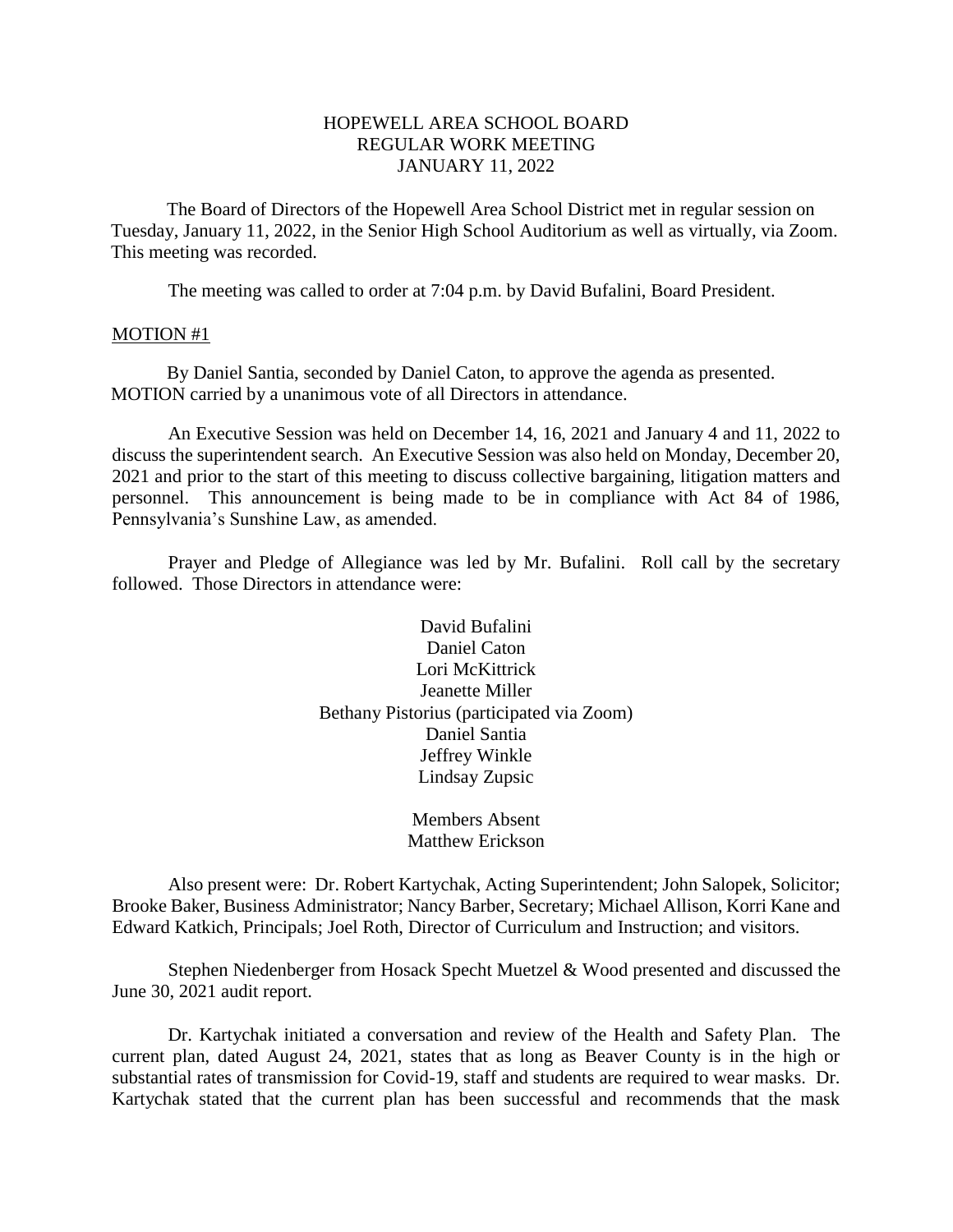Mrs. Miller reported that she continues to hear that Specials teachers continue to be pulled to cover teacher absences. Dr. Kartychak responded that that is correct. Due to the substitute shortage and teacher illness, the fill rate, at times, is only 20%.

At this time, Dr. Kartychak reviewed items that would be voted on later in the meeting.

# **Education/Curriculum/Instruction**: Dr. Erickson, Chair; Mrs. Miller, Co-Chair

Recommendation to approve the following:

- 1. Establish the Table Top Game club at the Junior High School, beginning the second semester for the 2021-2022 school year, under the direction of Mr. Bryan Testa. Stipend pursuant to amount set forth in the Collective Bargaining Agreement.
- 2. Removal of Algebra Club at the Junior High School, effective August 26, 2021. This club was sponsored by Mr. Thellman to prepare students for the Western Pennsylvania Algebra Competition. However, the competition is no longer held.
- 3. Free school privileges for Pamela Baker to attend Hopewell High School for the remainder of the 2021-2022 school year.

## **Buildings and Grounds**: Mr. Santia, Chair; Mr. Winkle, Co-Chair

1. Request from Stephany Richards, Director of Transportation, to use the Junior High School library on January 15, January 22 and January 29, 2022, from 7:00 a.m. until 4:00 p.m. for PA School Bus Instructors Class.

**Finance and Budget**: Ms. McKittrick, Chair; Mrs. Zupsic, Co-Chair

Recommendation to approve the following:

- 1. Resolution #1-2022, a Resolution of the Board of Directors of the Hopewell Area School District, certifying that the District will not raise the rate of any tax for the support of the public schools for the following fiscal year by more than its index, which for the 2022-2023 school year is 4.5%.
- 2. Approve the request of Nathan Oravitz to purchase parcel 65-018-0506.000 located in Hopewell Township out of the Beaver County Repository. All delinquent taxes prior to the 2021-2022 tax year are exonerated.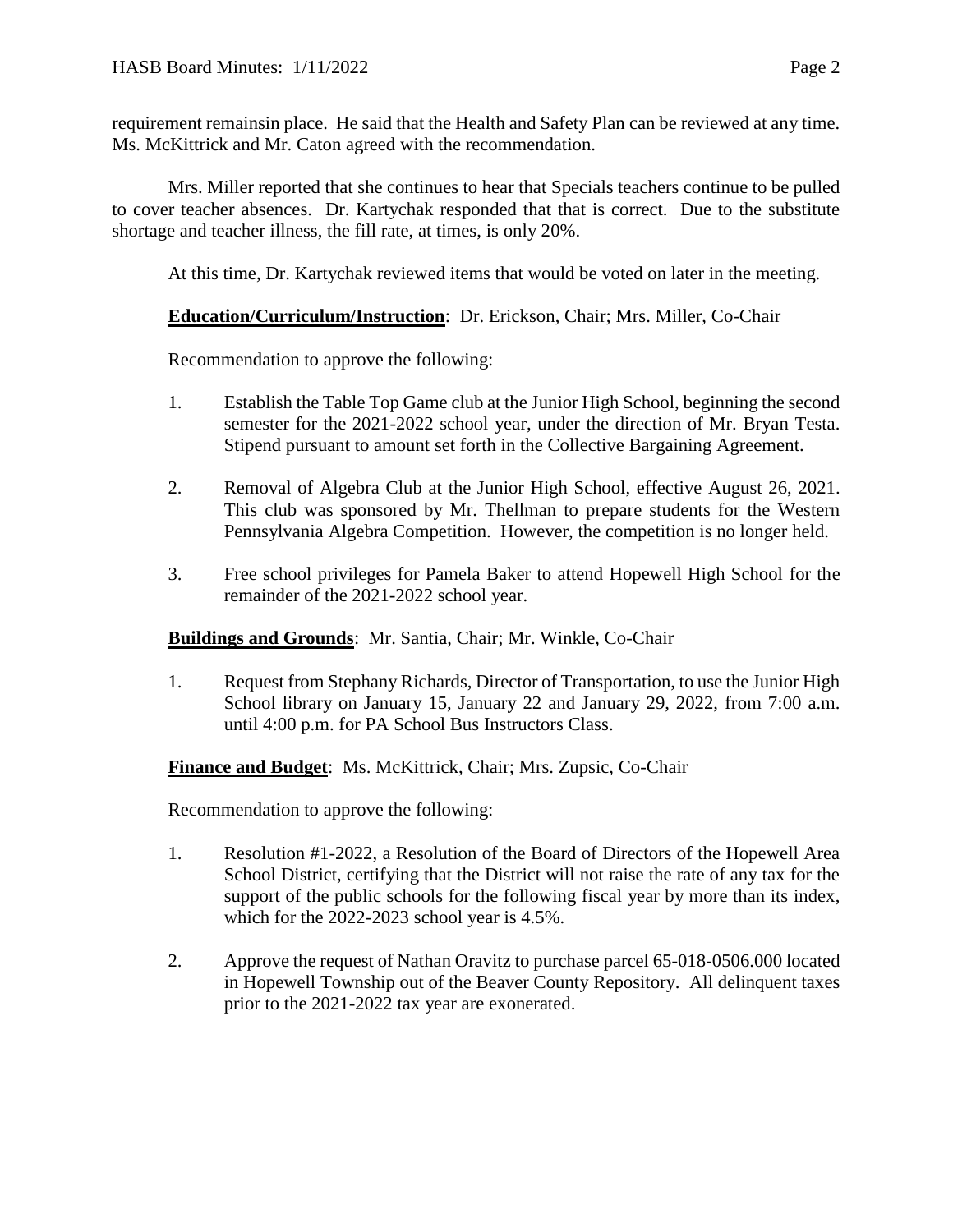**Personnel**: Matt Erickson, Chair; Kathryn Oblak, Co-Chair

- 1. Employment of Holly Hobbs, substitute cafeteria employee, effective December 3, 2021.
- 2. Employment of Melva Mosholder, bus driver, effective December 13, 2021.
- 3. Employment of Anita Dempsey, bus driver, effective December 14, 2021.
- 4. Employment of Sandra DiBacco, substitute nurse, effective
- 5. Resignation of Mark Guzzo, 8-hour custodian at the Junior High School, effective December 15, 2021. Mr. Guzzo would like to move to the 500-hour substitute list.
- 6. Appointment of Nancy Barber as School Board Secretary for the period July 1, 2021 through June 30, 2025 at an annual salary of \$2,500.
- 7. Request of Michael White, bus driver, to amend his initial request for an unpaid leave of absence from October 22, 2021 through January 22, 2022 to December 21, 2021 through February 7, 2022.
- 8. Modify substitute rate of pay to \$13.00 per hour for all substitute secretaries, substitute paraprofessionals, and substitute cafeteria personnel effective January 12, 2022

At this time, Dr. Kartychak began his review of those items that would be voted on at the January 25, 2022 Business meeting.

# **Education/Curriculum/Instruction**: Dr. Erickson, Chair; Ms. McKittrick, Co-Chair

- 1. Dean Nelson and Ray Smith as co-sponsors for Hopewell High School National Honor Society effective September 1, 2021.
- 2. Request of the BCIT department at Hopewell High School to create a Computer Science I elective beginning the 2022-2023 school year.
- 3. Request of Kit Keiper at Hopewell High School to create a Guitar Class elective beginning the 2022-2023 school year.
- 4. High School Course Curriculum Guide for 2022-2023 School Year.
- 5. Junior High School Course Curriculum Guide for 2022-2023 School Year.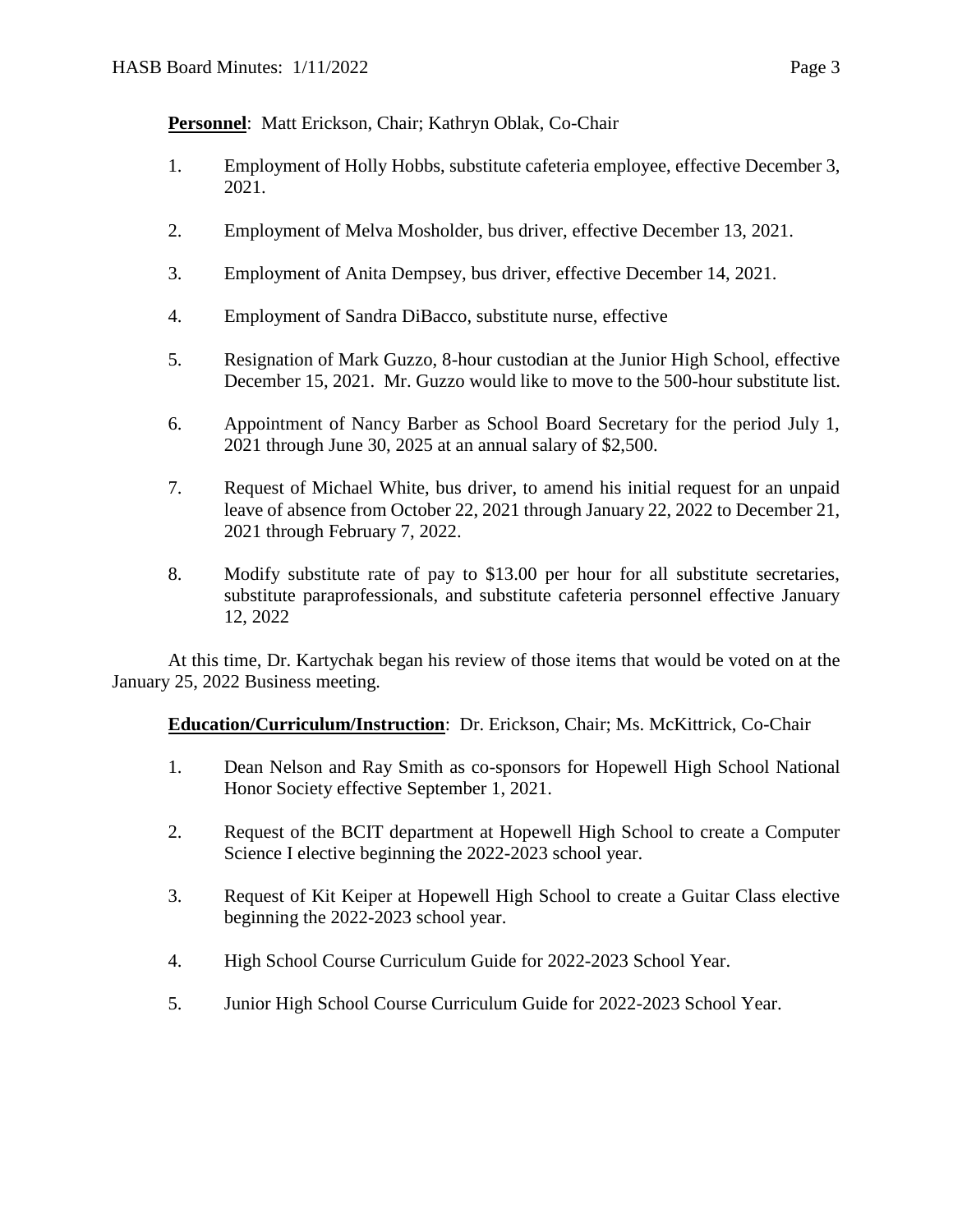# **Buildings and Grounds**: Mr. Santia, Chair; Mr. Winkle, Co-Chair

1. Request of Alexis Potts and New Horizon School to use the pool Wednesday's starting January 26, 2022 through March 23, 2022 from 9:30 a.m. until 11:30 a.m. for practice.

# **Finance and Budget**: Ms. McKittrick, Chair; Mrs. Zupsic, Co-Chair

- 1. Audit Report of the Hopewell Area School District for the year ended June 30, 2021 issued by Hosack, Specht, Muetzel & Wood, LLP, Certified Public Accountants.
- 2. Resolution #2-2022 granting an exemption from the payment of the Hopewell Area School District real estate tax on the property of Dennis L. and Marie T. Bertoni located at 4040 Patterson Road, Raccoon Township, being Tax Parcel No. 75-018- 0114.000 pursuant to the PA Disabled Veterans' Real Estate Tax Exemption Act. The tax exemption shall be for the 2022-2023 school real estate tax and through the 2026-2027 school real estate tax, provided that the qualifications continue under the Act. The Raccoon Township Tax Collector is exonerated from the collection of those school real estate taxes.

**Personnel**: Matt Erickson, Chair; Kathryn Oblak, Co-Chair

1. Resignation for retirement of Judy Pippard, cafeteria employee at the Junior High School, effective January 30, 2022.

## VISITOR'S COMMENTS

Effective October 12, 2021, a maximum of thirty minutes total will be reserved during the Board meeting for community members who request to speak. At any time the Board may allow additional time for the visitors portion of the Board meeting.

Whether the community member is participating virtually, or in-person, the community member will:

- State their name
- Have up to three minutes to make a statement and/or ask a question to the Board
- Only be able to speak once during the visitors portion of the board meeting
- Have their time begin when the individual begins to speak

It is recommended that community members wishing to speak during the visitors portion email the Board Secretary prior to the board meeting, however the online chat will be monitored during the visitors portion of the meeting for anyone wishing to speak.

A response may be given during the meeting, however, it is also possible that no response be provided during the Board meeting. The Board will instruct the Superintendent, the Business Administrator and/or the Solicitor to either respond to the inquiry or do further research and report back to the Board and/or the resident. For any question that requires a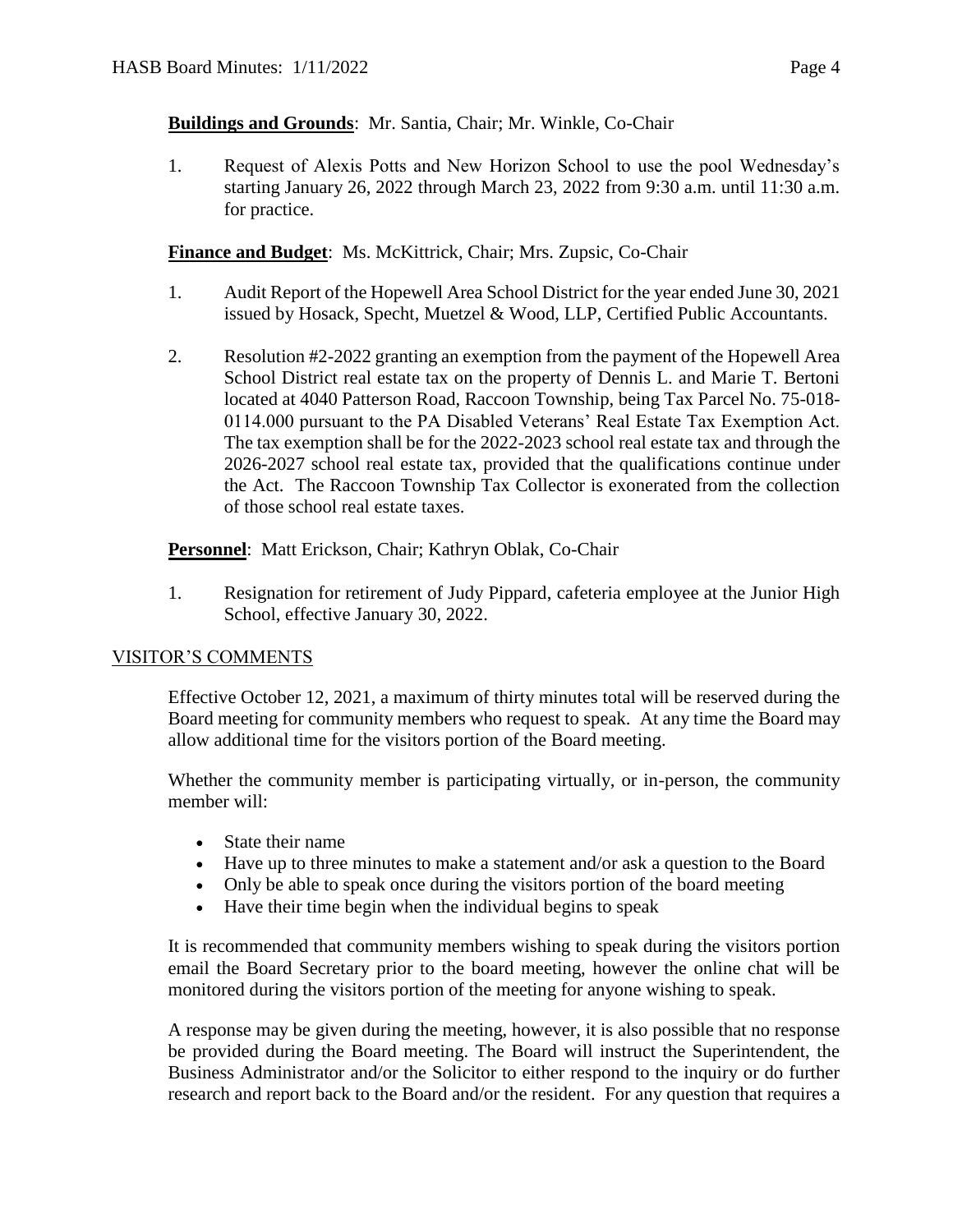response, the District will contact the individual directly to respond or will share responses at the following Board meeting.

### **Vivian Lumbard**

Mrs. Lumbard believes that the current Health and Safety Plan has been successful and the most responsible action is to keep the mask requirement.

### **Tory Aquino**

Ms. Aquino said that a big concern for her was if the District decided to rescind the mask mandate. She believes that the best course of action is to keep the mask requirement in place as long as the County is in the high or substantial rate of transmission.

### **Jennifer Parrish**

Mrs. Parrish continues to advocate to revoke the mask mandate. She feels that when students and staff are away from school they do not wear masks. She does not feel that the District has the legal right to require that students wear masks. She also feels that individuals that have not been vaccinated are treated differently than those that are vaccinated.

### **Amy Kelly**

Mrs. Kelly asked that status of the Fair Funding Resolution that she asked the District to consider at the last Board meeting. Ms. McKittrick said that she spoke to Mr. Salopek about issuing the Resolution and that it will be on the agenda January 25, 2022.

### **Matt Berg**

Mr. Berg asked the Board to have a review of the Health and Safety Plan on the agenda each month, as the information and statistics are rapidly changing.

## **Valerie Hilton**

Ms. Hilton asked the Board and Dr. Kartychak where and how they receive the information that the County is in the high rate of transmission. She stated that she has looked for up-to-date information, but has not be able to locate it on any website. Mrs. Zupsic explained that the most accurate information is detailed on the CDC website.

### **Jamie Sheffield**

Ms. Sheffield stated that she has pulled her children from the District. She does not believe they were receiving an adequate education and does not believe that the District has students best interests in mind.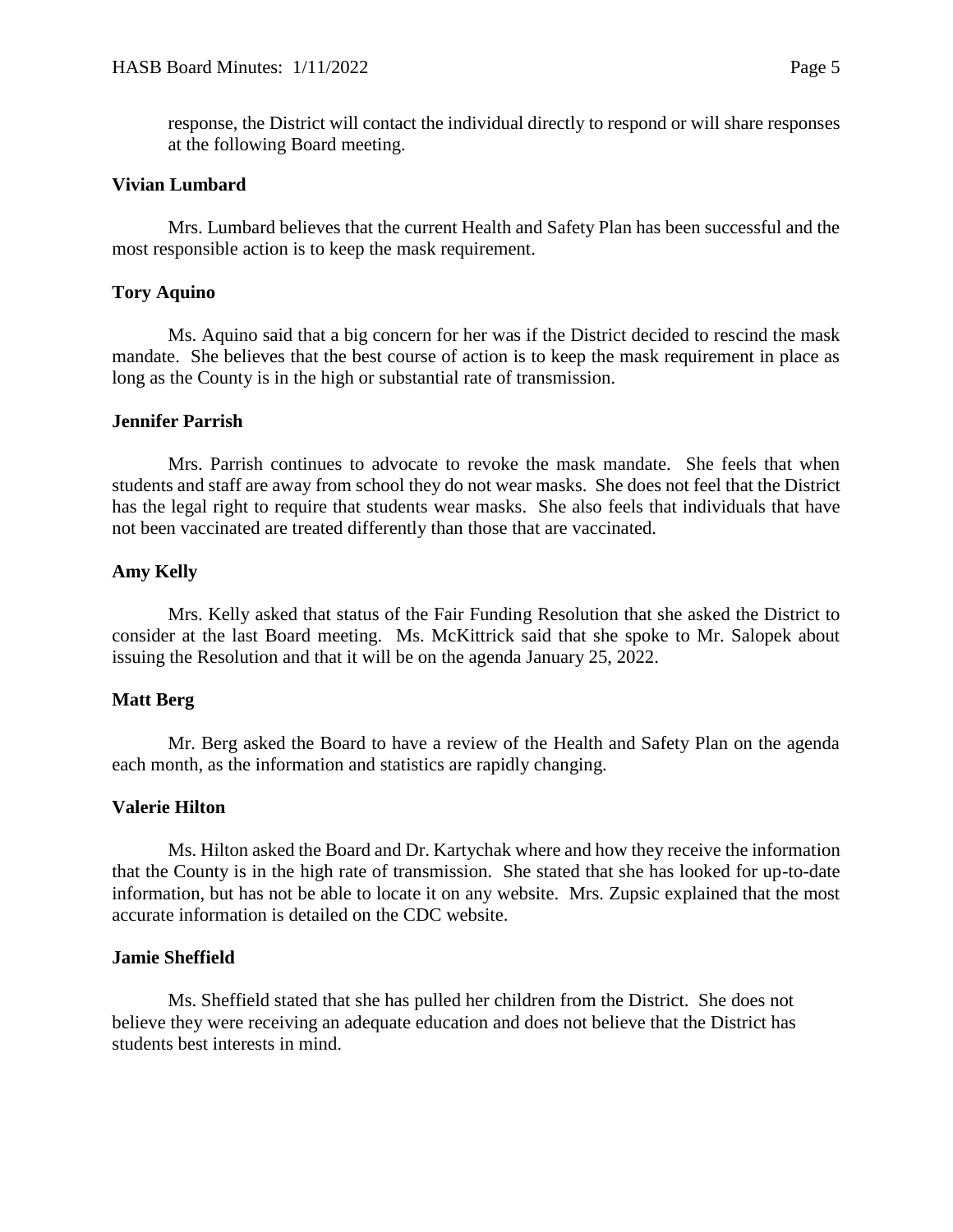Mr. Bufalini thanked everyone who participated in the meeting. He assured everyone that the Board and Administration will always do what is right for the students, staff and community.

At this time, Mr. Bufalini returned to Education/Curriculum/Instruction.

# **Education/Curriculum/Instruction by Jeanette Miller**

## MOTION #2

By Jeanette Miller, seconded by Dan Santia, to approve the establishment of the Table Top Game club at the Junior High School, beginning the second semester for the 2021-2022 school year, under the direction of Mr. Bryan Testa. Stipend pursuant to amount set forth in the Collective Bargaining Agreement. MOTION carried unanimously by an affirmative vote of all Directors in attendance.

## MOTION #3

By Jeanette Miller, seconded by Dan Santia, to approve the removal of Algebra Club at the Junior High School, effective August 26, 2021. This club was sponsored by Mr. Thellman to prepare students for the Western Pennsylvania Algebra Competition. However, the competition is no longer held. MOTION carried unanimously by an affirmative vote of all Directors in attendance.

### MOTION #4

By Jeanette Miller, seconded by Lori McKittrick, to approve free school privileges for Pamela Baker to attend Hopewell High School for the remainder of the 2021-2022 school year. MOTION carried unanimously by an affirmative vote of all Directors in attendance.

## **Buildings and Grounds by Dan Santia**

### MOTION #5

By Dan Santia, seconded by Dan Caton, to approve the request of Stephany Richards, Director of Transportation, to use the Junior High School library on January 15, January 22 and January 29, 2022, from 7:00 a.m. until 4:00 p.m. for PA School Bus Instructors Class. MOTION carried unanimously by an affirmative vote of all Directors in attendance.

## **Finance and Budget by Lori McKittrick**

### MOTION #6

By Lori McKittrick, seconded by Dan Santia, to approve Resolution #1-2022, a Resolution of the Board of Directors of the Hopewell Area School District, certifying that the District will not raise the rate of any tax for the support of the public schools for the following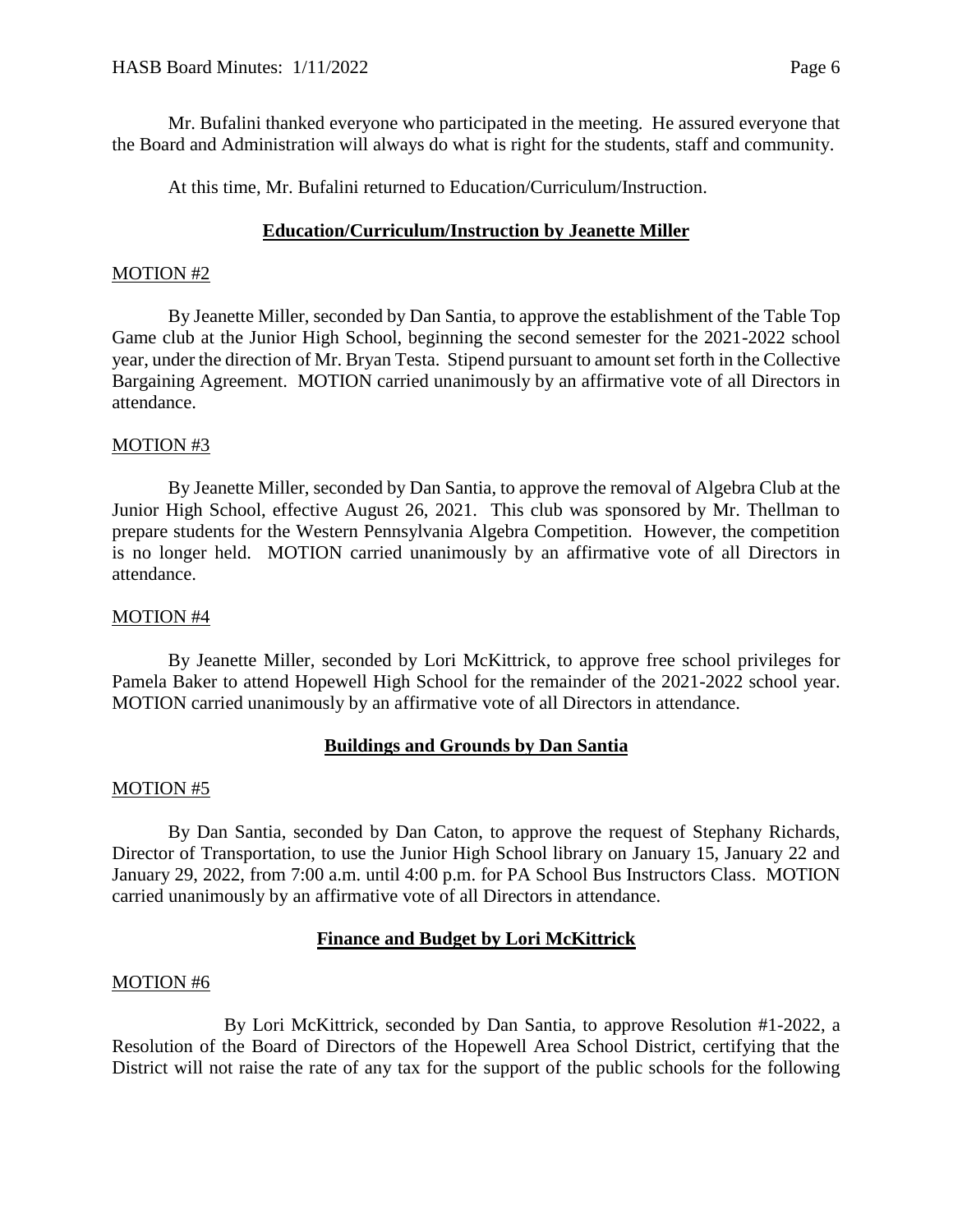fiscal year by more than its index, which for the 2022-2023 school year is 4.5%. MOTION carried unanimously by an affirmative roll call vote of all Directors in attendance.

### MOTION #7

By Lori McKittrick, seconded by Bethany Pistorius, to approve the request of Nathan Oravitz to purchase parcel 65-018-0506.000 located in Hopewell Township out of the Beaver County Repository. All delinquent taxes prior to the 2021-2022 tax year are exonerated MOTION carried unanimously by an affirmative roll call vote of all Directors in attendance.

### **Personnel by Lindsay Zupsic, Chair**

### MOTION #8

By Lindsay Zupsic, seconded by Dan Santia, to approve the employment of Holly Hobbs, substitute cafeteria employee, effective December 3, 2021. MOTION carried unanimously by an affirmative vote of all Directors in attendance.

### MOTION #9

By Lindsay Zupsic, seconded by Dan Santia, to approve the employment of Melva Mosholder, bus driver, effective December 13, 2021. MOTION carried unanimously by an affirmative vote of all Directors in attendance.

### MOTION #10

By Lindsay Zupsic, seconded by Bethany Pistorius, to approve the employment of Anita Dempsey, bus driver, effective December 14, 2021. MOTION carried unanimously by an affirmative vote of all Directors in attendance.

### MOTION #11

By Lindsay Zupsic, seconded by Jeanette Miller, to accept the resignation of Mark Guzzo, 8-hour custodian at the Junior High School, effective December 15, 2021. Mr. Guzzo would like to move to the 500-hour substitute list. MOTION carried unanimously by an affirmative vote of all Directors in attendance.

### MOTION #12

By Lindsay Zupsic, seconded by Dan Santia, to approve the employment of Sandra DiBacco, substitute nurse, effective December 15, 2021. MOTION carried unanimously by an affirmative vote of all Directors in attendance.